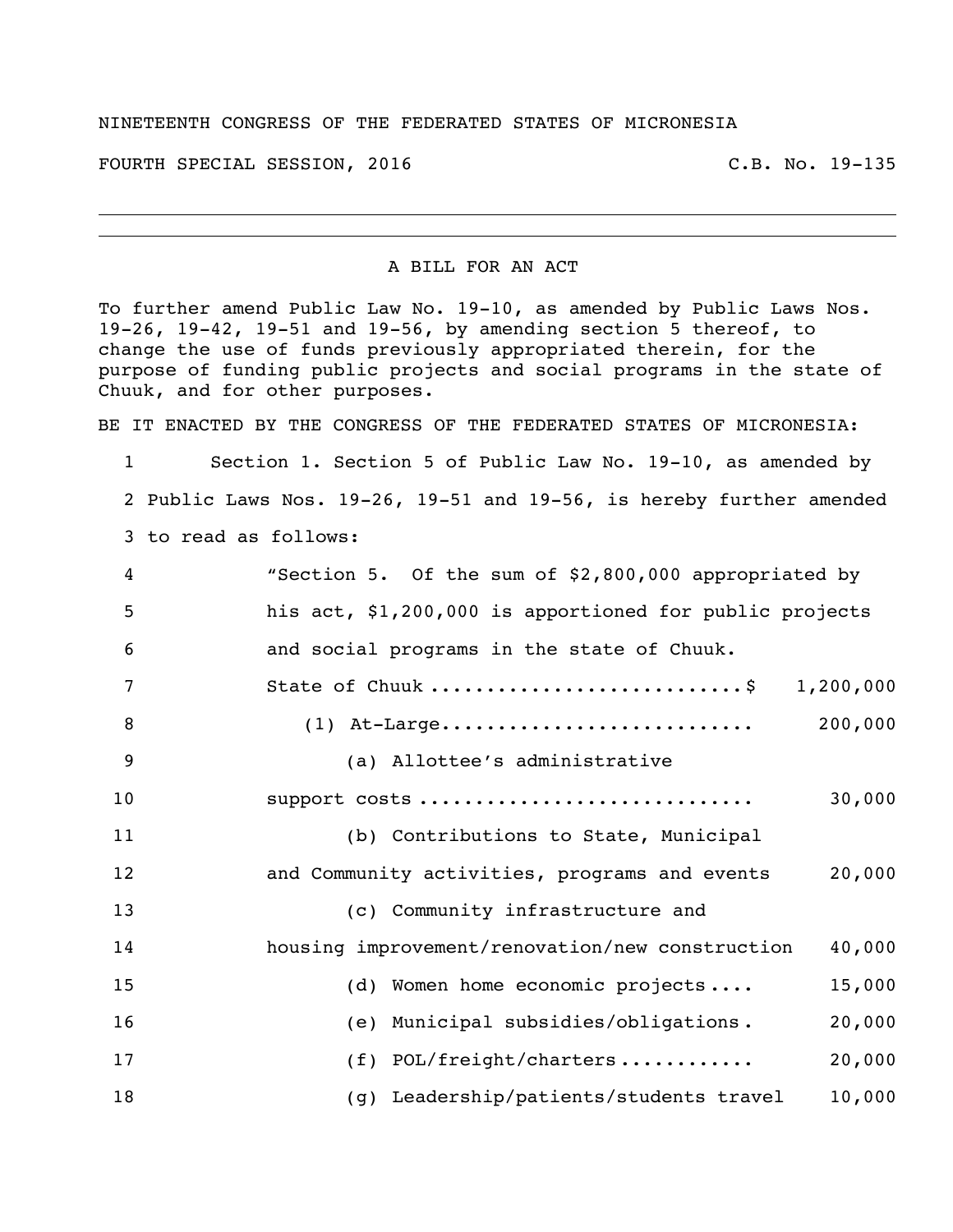| $\mathbf{1}$   | (h) Municipal office/facility             |         |
|----------------|-------------------------------------------|---------|
| $\overline{2}$ | construction/improvement \$               | 20,000  |
| 3              | (i) Roads/Docks/Seawalls                  |         |
| 4              | improvement and beautification            | 25,000  |
| 5              | (2) Election District No. 1               | 200,000 |
| 6              | (a) Mortlocks Leadership                  |         |
| 7              | Conference                                | 50,000  |
| 8              | (b) Community, Traditional and            |         |
| 9              | Municipal events and travel               | 30,000  |
| 10             | (c) Mortlock Islands Development          |         |
| 11             | Authority (MIDA)                          | 80,000  |
| 12             | (d) Youth musical instruments             |         |
| 13             | activities and programs                   | 25,000  |
| 14             | (e) Community transportation              | 15,000  |
| 15             | (f) Solar and communication systems.      | $-0-$   |
| 16             | (3) Election District No. 2               | 200,000 |
| 17             | (a) Land transportation                   | 15,000  |
| 18             | (b) Outreach program                      | 20,000  |
| 19             | (c) Student's financial assistance/       |         |
| 20             | outstanding debts payment                 | 10,000  |
| 21             | (d) Social Security Premium contribution  | 5,000   |
| 22             | (e) Road improvement & equipment purchase | 45,000  |
| 23             | (f) Repatriation of human remains         |         |
| 24             | & funeral costs/travel                    | 10,000  |
| 25             | (g) Fishing Project                       | 30,000  |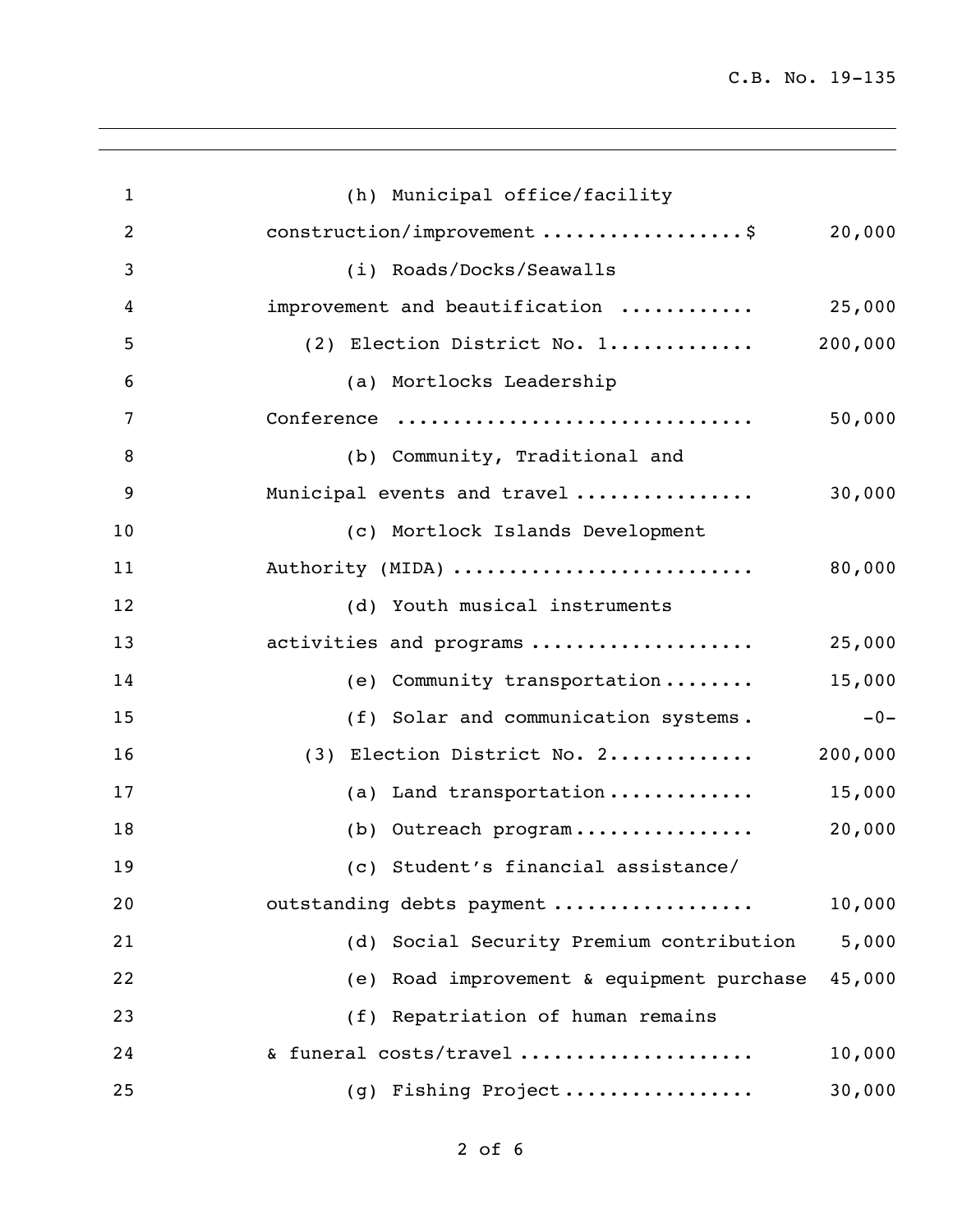C.B. No. 19-135

| $\mathbf{1}$   | (h) Food relief assistance\$<br>20,000          |
|----------------|-------------------------------------------------|
| 2              | (i) Housing and community halls                 |
| 3              | 30,000<br>construction                          |
| 4              | (j) Kokumi Inauguration and related costs 5,000 |
| 5              | (k) Office of Governor subsidy                  |
| 6              | (Chuuk State)<br>10,000                         |
| $\overline{7}$ | $(4)$ Election District No. 3 200,000           |
| 8              | (a) Home, housing and multipurpose              |
| 9              | building improvement and renovation<br>20,000   |
| 10             | 20,000<br>(b) Fishing Project                   |
| 11             | (c) Southern Namoneas Leadership                |
| 12             | 10,000<br>Conference, travel and hosting        |
| 13             | (d) Municipal Government operation/subsidy      |
| 14             | (i) Tonowas Municipal Government<br>10,000      |
| 15             | 10,000<br>(ii) Fefan Municipal Government.      |
| 16             | 10,000<br>(iii) Uman Municipal Government       |
| 17             | (iv) Parem Municipal Government. 5,000          |
| 18             | 5,000<br>(v) Tsis Municipal Government          |
| 19             | (e) Tonowas Ice Plant operational cost 5,000    |
| 20             | (f) Seawalls improvement and repair<br>15,000   |
| 21             | (q) Roads improvement/repair                    |
| 22             | and beatification<br>10,000                     |
| 23             | (h) Administrative support                      |
| 24             | 15,000<br>services (SNDA)                       |
| 25             | (i) Students' financial assistance<br>10,000    |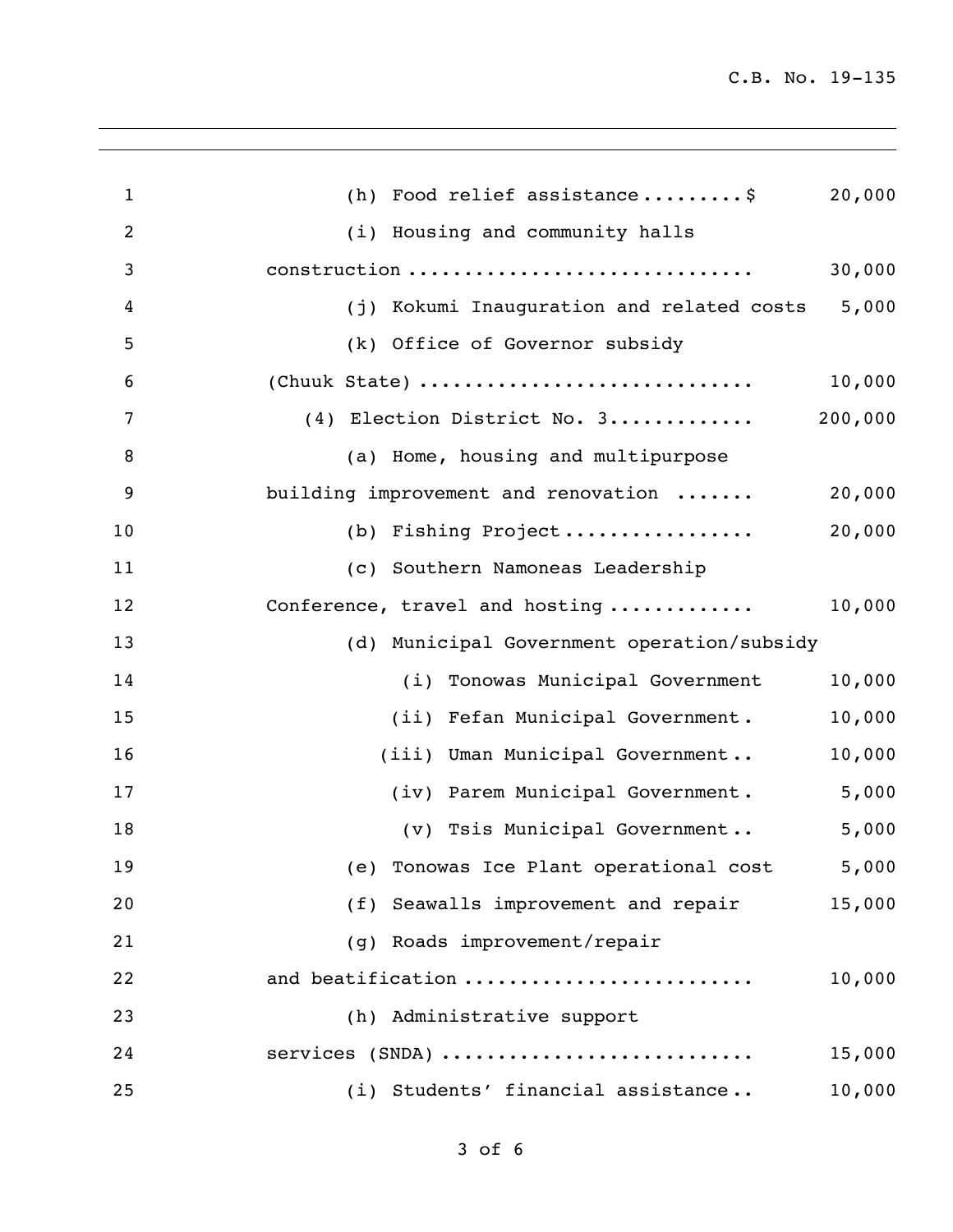| $\mathbf{1}$   | (j) Leaders/patients/students     |         |
|----------------|-----------------------------------|---------|
| $\overline{2}$ | travel needs \$                   | 10,000  |
| 3              | (k) Youth activities/events/      |         |
| 4              | program/equipment                 | 5,000   |
| 5              | (1) Food relief assistance        |         |
| 6              | (aftermath of Typhoon Maysak)     | 30,000  |
| $\overline{7}$ | (m) Water systems improvement     |         |
| 8              | and repair                        | 5,000   |
| 9              | (n) Sewing Project                | 5,000   |
| 10             | (5) Election District No. 4       | 200,000 |
| 11             | (a) Youth activities, events &    |         |
| 12             | program subsidy                   | 15,000  |
| 13             | (b) Students' financial           |         |
| 14             | assistance subsidy                | 20,000  |
| 15             | (c) Repatriation of human remain/ |         |
| 16             | funeral and travel expenses       | 15,000  |
| 17             | (d) Administrative costs          |         |
| 18             | (Faichuk Development Authority)   | 20,000  |
| 19             | (e) Land transportation need      | 15,000  |
| 20             | (f) Humanitarian relief/          |         |
| 21             | assistance subsidy                | 30,000  |
| 22             | Fishing Project subsidy<br>(q)    | 30,000  |
| 23             | Sewing Project subsidy<br>(h)     | 20,000  |
| 24             | Capacity building/training<br>(i) | 20,000  |
| 25             | Leadership/patients/<br>(j)       |         |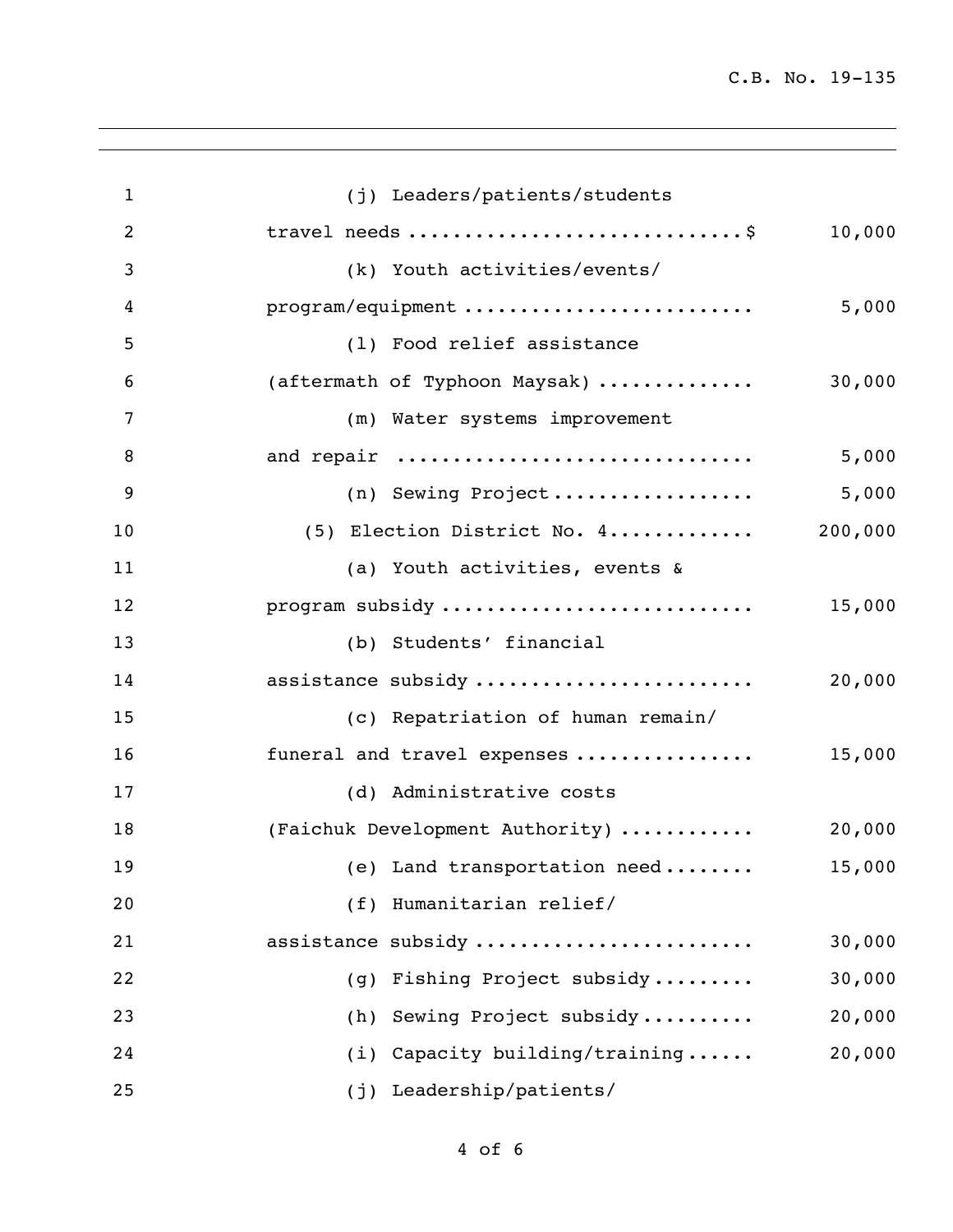C.B. No. 19-135

| $\mathbf{1}$ | students travel expenses \$           | 15,000         |
|--------------|---------------------------------------|----------------|
| 2            | (6) Election District No. 5           | 200,000        |
| 3            | (a) Pharmaceutical, patient           |                |
| 4            | referral and repatriation             | 50,000         |
| 5            | (b) POL/freight/charters              | 40,000         |
| 6            | (c) Outreach program                  | 25,000         |
| 7            | (d) Contractual Service for           |                |
| 8            | grant writer                          | $-0-$          |
| 9            | (e) Administrative support            |                |
| 10           | services (Election District No. 5)    | 20,000         |
| 11           | (f) Northwest Region Goodwill         |                |
| 12           | Games, events & activities            | $-0-$          |
| 13           | (g) Participants travel need          |                |
| 14           | to Pacific Art Festival               | 10,000         |
| 15           | (h) Food Relief Program               | 20,000         |
| 16           | (i) Protected Areas &                 |                |
| 17           | Sanctuaries Project  [15,000]         | $\overline{0}$ |
| 18           | (j) Allottee's administrative cost    | 5,000          |
| 19           | (k) Outstanding debt to YAMAS Co. Ltd | 15,000         |
| 20           | Dispensary boat and motor<br>(1)      | 15,000''       |
| 21           |                                       |                |
| 22           |                                       |                |
| 23           |                                       |                |
| 24           |                                       |                |
| 25           |                                       |                |